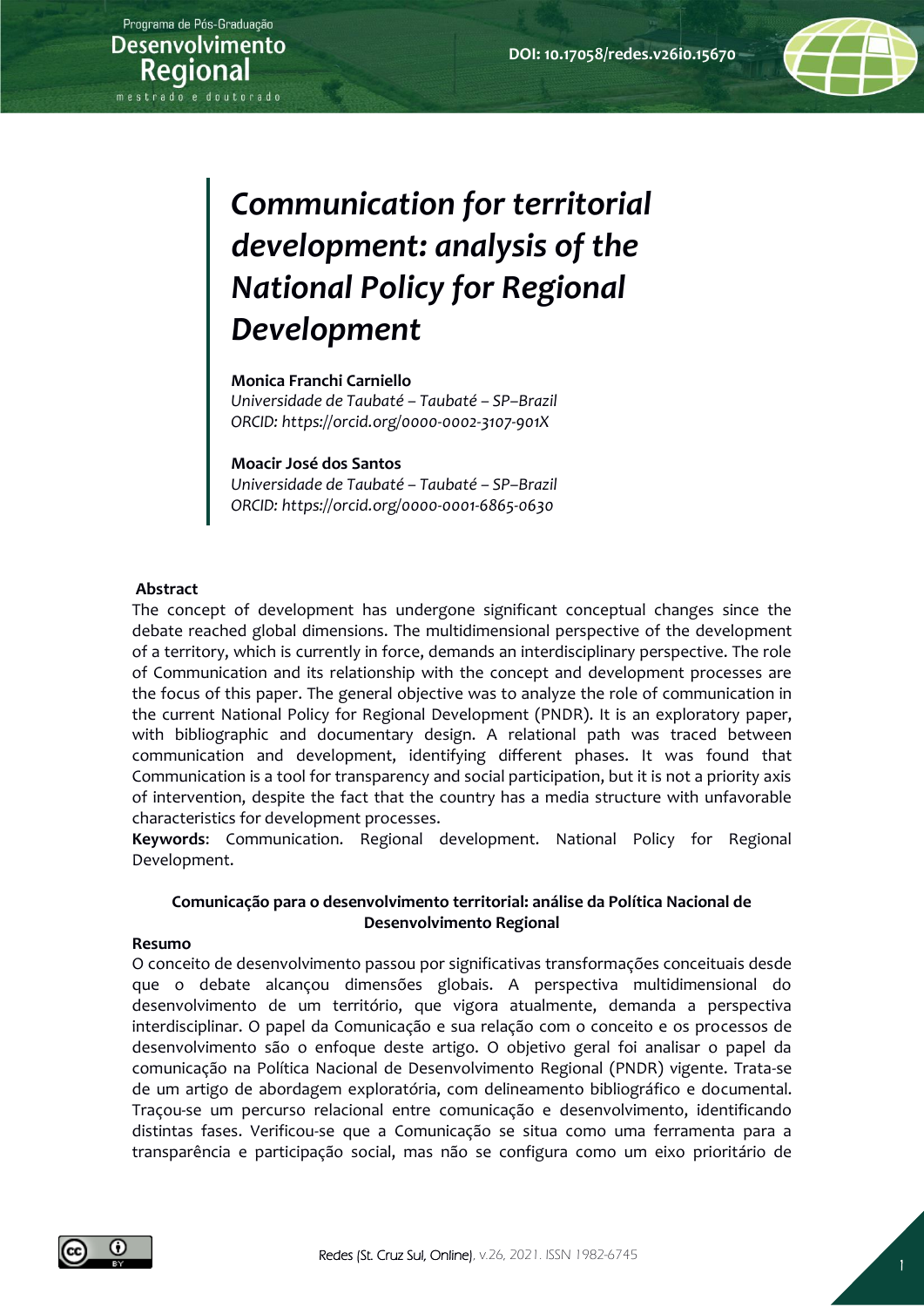intervenção, a despeito de o país apresentar uma estrutura de mídia com características desfavoráveis para os processos de desenvolvimento.

**Palavras–chave**: Comunicação. Desenvolvimento regional. Política Nacional de Desenvolvimento Regional.

## **Comunicación para el desarrollo territorial: análisis de la Política Nacional de Desarrollo Regional**

#### **Resumen**

El concepto de desarrollo ha sufrido importantes cambios conceptuales desde que el debate alcanzó dimensiones globales. La perspectiva multidimensional del desarrollo de un territorio, actualmente vigente, exige una perspectiva interdisciplinar. El papel de la Comunicación y su relación con el concepto y los procesos de desarrollo son el tema central de este artículo. El objetivo general fue analizar el papel de la comunicación en la actual Política Nacional de Desarrollo Regional (PNDR). Es un artículo exploratorio, con diseño bibliográfico y documental. Se trazó un camino relacional entre comunicación y desarrollo, identificando diferentes fases. Se encontró que la Comunicación es una herramienta de transparencia y participación social, pero no es un eje prioritario de intervención, a pesar de que el país tiene una estructura mediática con características desfavorables para los procesos de desarrollo.

**Palabras clave**: Comunicación. Desarrollo regional. Política Nacional de Desarrollo Regional.

## **1 Introduction**

The debate that seeks to establish the relationship between communication and territorial development improves intrinsically to the conceptual understanding of development. It has undergone significant transformations, becoming an issue on the global agenda and disseminated through events such as the World Commission on the Environment and Development, which took place in Stockholm in 1983, and originated the document Our Common Future (WORLD COMMISSION ON THE ENVIRONMENT AND DEVELOPMENT, 1991).

From the perspective associated with economic growth in the post-world war period, based on the concept of industrialist Fordist accumulation (CIDADE, VARGAS, JATOBÁ, 2008) to the multidimensional perspective of territorial development (DALLABRIDA, 2020; ETGES, 2005), walked up a path that gradually revealed the need for interdisciplinary, disruption of the sectoral look at understanding the dynamics of a territory and therefore its development process.

Communication starts to appear in the development debate, in a timid way compared to other areas of knowledge that acquired greater prominence, even in the late 1960s, in a context marked by the idea of economic growth as a way of overcoming, called underdevelopment. At the time, marked by the rise of the mass media, with emphasis on television, the diffusionist perspective of communication predominated (GUMUCIO-DAGRON, 2008) with emphasis on the approach of Wilbur Schramm, who writes the book Communication and Development with UNESCO support (SCHRAMM, 1970).

The path of the communication and development relationship, which evolved into the term Communication for Development (C4D), is characterized by different approaches and phases, and they are presented in the theoretical framework of this paper.

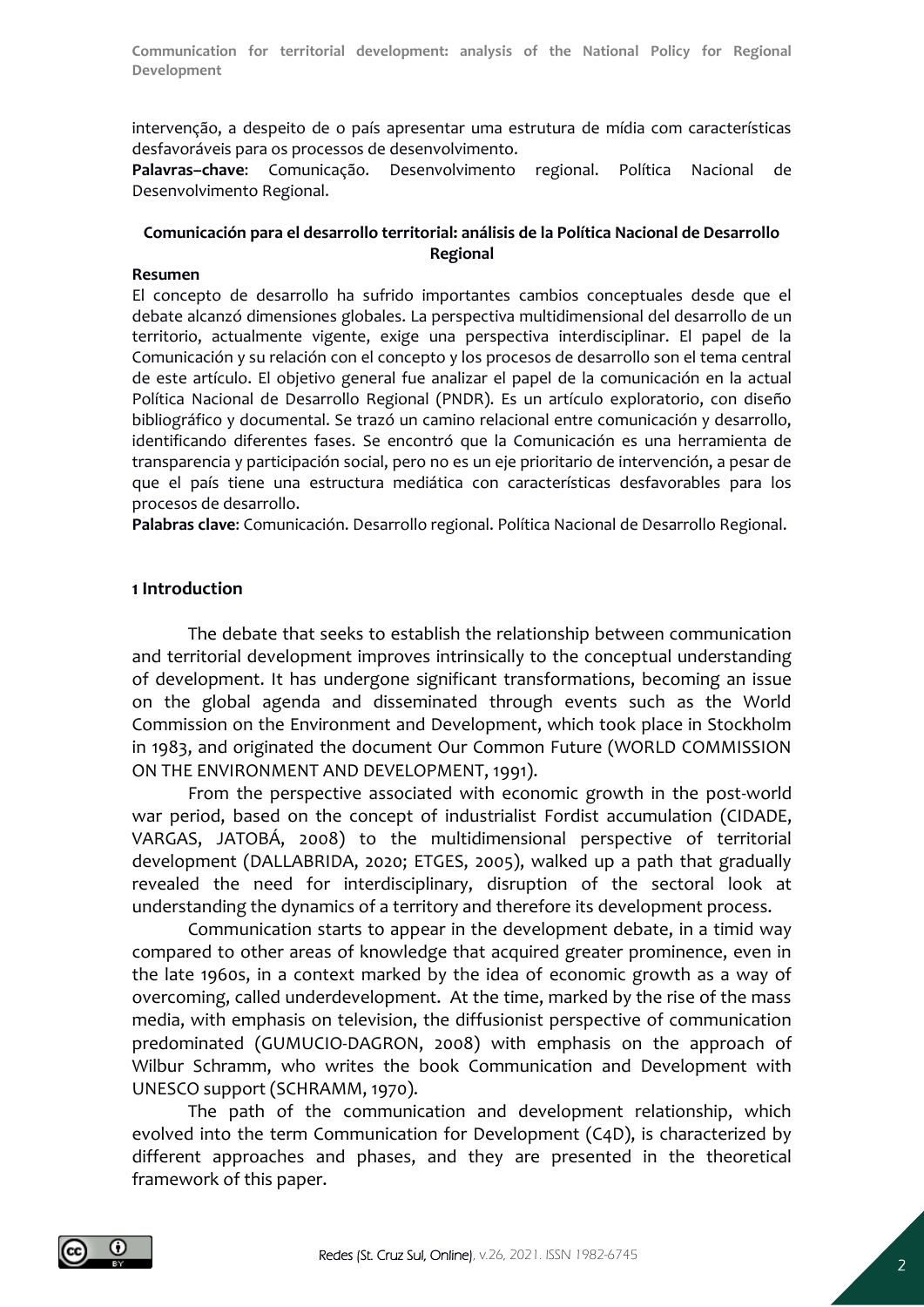In a more contemporary conceptual debate, communication gradually ceases to be perceived as a tool for the achievement of development to be understood as part of the development strategy. Barranquero-Carretero, Sáez-Baez (2015) seek to overcome the instrumental view of communication used in terms such as Communication for development or Communication for social change.

> The notion carries with it an instrumental and mediacentric bias, understanding that communication is always at the service of something –communication for–: development, health, environment, peace, etc. In other words, the communicative is still conceived not as a process, but as a mere tool, means or useful support for an end (BARRANQUERO-CARRETERO, SÁEZ-BAEZ, 2015, p. 50). [translation by the authors]

Considering that communication can acquire distinctive outlines in its relation to development, this paper analyzes the role of communication in the current National Policy for Regional Development (PNDR), defined based on the following guiding question of the investigation: how the National Policy for Regional Development contemplates communication as a constitutive element of development?

For this, the perspective is adopted that the understanding of the contributions of communication to the territorial development implies the recognition of the conditions of its insertion in time and space, especially regarding the structures that outline social and economic relations. It is necessary to situate territorial development in relation to the macro-structural conditions responsible for generating the variables that make it up, an approach that can contribute to the analysis of the effects of communication in the territory.

The reflection adopted in this paper stems from the observation that research and understanding of the relationships present in the territory guide the perception of how to make communication effective for territorial development.

The choice of crop research, covering federal politics, is based also in overcoming the idea of the local area has unlimited power, denying the characteristics of hierarchies of wealth generation and ownership, as pointed out by Brandão (2001). It is understood that development has several scalar dimensions, linked to the productive and social organization, which situates the local and the regional in relation to complex scales pertinent to the international division of labor and its consequences in the national states. According to Brandão (2001), the local approach, in some cases, is insufficient to overcome the development gaps, since the relations established in the territory result from endogenous and exogenous factors, with the structures that cross the different territorial scales. The central argument is based on the fact that the effectiveness of communication for territorial development is preceded by the understanding of structural issues and the resulting conditions, including the conception of development itself.

Heeks (2006) emphasizes that much of the research produced in the scope of communication for development is descriptive and not analytical. For the author, this idea can bring some interesting points, but the lack of sufficient rigor to confident findings can often be repetitive considering the previous studies.

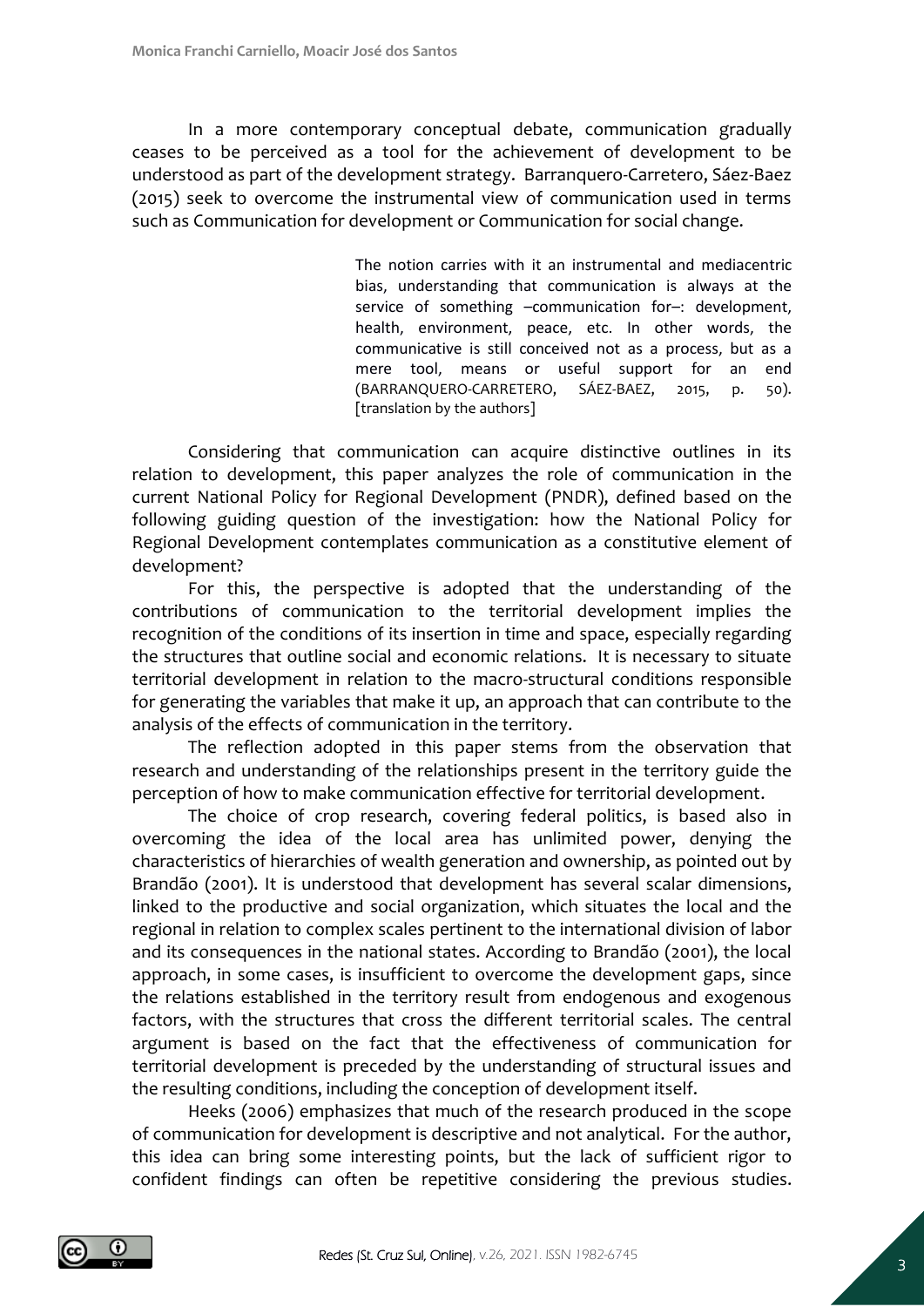Therefore, it is necessary to analyze the structural conditions to achieve a more enlightening view of how communication and development are articulated in a territory.

Exposed the context, this paper is structured in the presentation of the approaches and perspectives of Communication for Development (C4D), to then analyze how communication is present in the National Plan and Regional Development, proposing a reading that considers the scalar question of development more evident, which contributes to the understanding of how C4D phenomena occur at regional and local scales.

## **2 Relational approaches to Communication for Development (C4D) in the Brazilian development process.**

The relationship between communication and development has its genesis in the post-world war period, when the thought of modernization is understood as a vector of development, this associated with the idea of economic progress. The solution to develop 'backward' countries would be in the technological diffusion of the western rich countries, which reveals paradigms that are currently outdated, such as a linear evolutionary perspective of progress and development, as well as myopia in relation to cultural specificities. According to Servaes (2008, p.159),

> the modernization paradigm, dominant in academic circles from around 1945 to 1965, supported the transfer of technology and socio-political culture from developed societies to 'traditional' societies. Development was defined as economic growth [translation by the authors].

For this conception of development, the media environment marked by mass communication, expanded its coverage and added television networks to the popular radio, was perfect for contributing to the technological diffusion at the time understood as a condition for development. The precursors in discussing communication and development, located in this context of modernization, were Daniel Lerner, Wilbur Schramm and Everett Rogers (REIS, ROSTIN, 2009). Schramm's work, supported by Unesco, reveals a diffusionist approach consistent with the perspective of modernizing development in force after the Second World War (1939-1945).

This approach reflects the national development model based on the premise of idealized reproduction of the experience of the central countries of capitalism in their industrial trajectory, which will be reflected in the structuring of the national media system and its presence in the territory. Brazilian development is intrinsically linked to the historical trajectory of the country throughout the 20th century and the establishment of industrialization as an instigator of economic and social development. This path is associated with the impact of the international crisis unleashed in 1929, combined with the internal tensions resulting from the dissatisfaction of various class fractions expressed during the 1920s, whose turning point was the Revolution of 1930, which resulted in the reorganization of the National State, especially regarding the acceleration of Brazilian industrialization. It is noteworthy that industrialization, conceptually, was understood as a form of

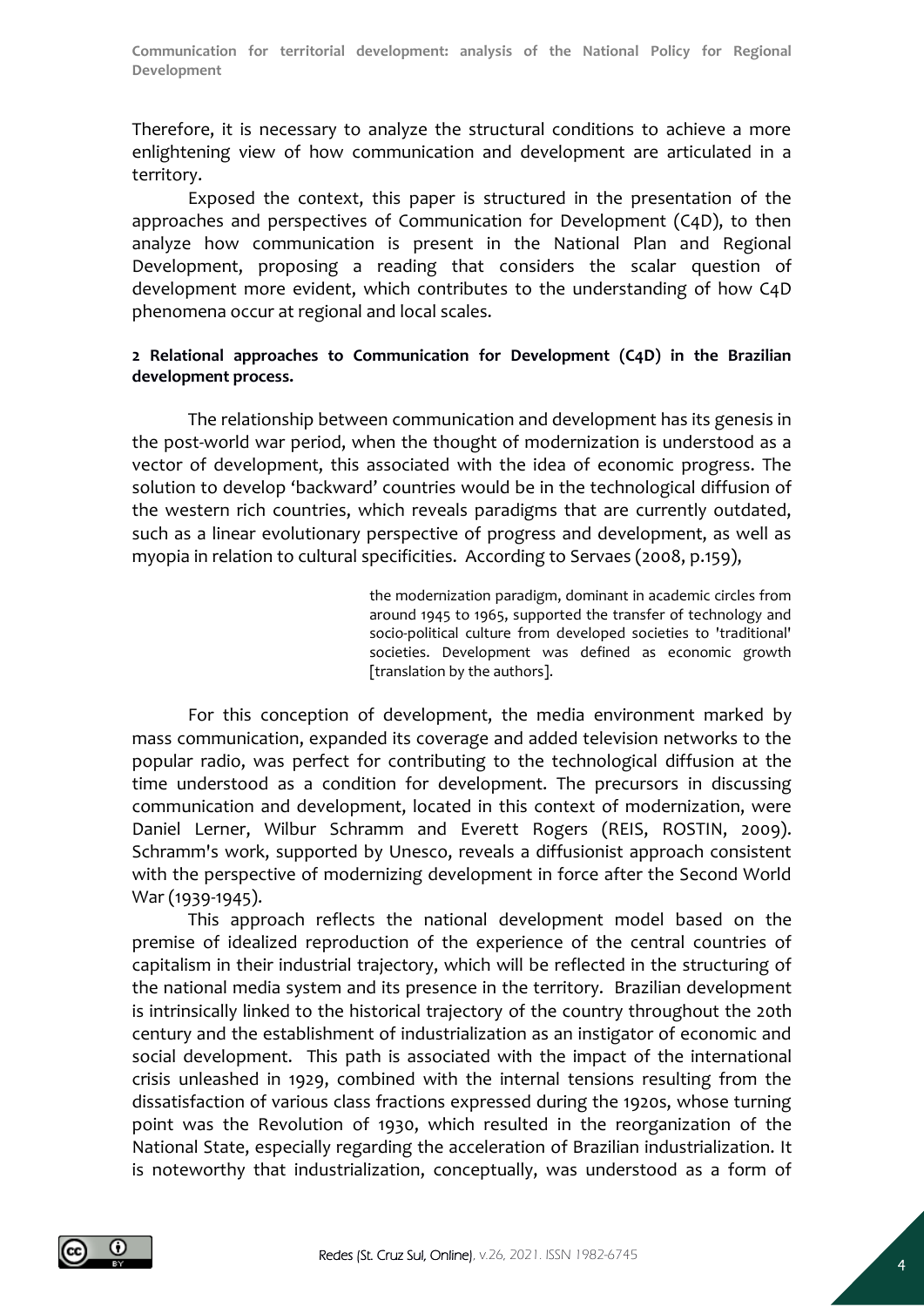technology transfer from dominant countries and that, when the initial stages of its implementation were overcome, would lead to modernization and, consequently, to the development of peripheral countries.

The following decades are characterized by the implementation of actions and projects to propel national development in a context in which political disputes were associated with the international context, particularly the Cold War. It is observed that industrialization and the policies associated with the search for development were the object of a dispute over their conduct by different political groups, with emphasis on the liberals, defenders of a strong approximation with the United States and nationalists, engaged in the consolidation of a more autonomous path to reach national interests. The social and political complexity of the period is not the object of this paper; however it is necessary to recognize that it underlies the time and outlines the contradictions related to Brazilian asymmetries, amplified with the conservative modernization process that transformed Brazilian society in the last century (ORTIZ, 1988).

Among the transformations associated with the industrialization of the country is the implementation of the infrastructure necessary for economic integration between Brazilian regions. In the first decades of the twentieth century, economic exchange was reduced, which limited the development process, especially regarding the possibilities pertinent to an effective national market, with the effects of stimulating increased production and economic growth (CANO, 2007).

The integration of the territory was equivalent to the reason of State, in the sense outlined in political science as to the actions necessary for the preservation of sovereignty. Hence the creation of state-owned companies, projects for occupying the interior of the country and works for national integration carried out during the governments of Getúlio Vargas, Juscelino Kubitschek, João Goulart and during the Military Dictatorship (1964-1985). It should be noted that there are marked differences between the aforementioned governments, but the search for national integration, although with different purposes, is a feature of Brazilian history in the period mentioned. The lack of basic transport, communication and energy infrastructure limited economic growth and development possibilities, as understood at that time in national history. Companhia Siderúrgica Nacional, Vale do Rio Doce, Petrobras, Eletrobras and other state-owned companies and infrastructure works are related to this search for economic and territorial integration. The structuring of a media system was necessary for the national integration project to make the conservative modernization project of the country viable.

Historically, the design of communication structures in Brazil corresponds to the expansion of the market driven by the multiplier effect of industrialization and urbanization in the country in the last century. Since the expansion of broadcasting, still in the 1930s, the Brazilian State has sought to enhance the reach of the mass media as a resource for political and social mobilization, as exemplified by the use of radio by Getúlio Vargas, with emphasis on the Estado Novo (1937-1945).

In this perspective, the relationship between communication and development stems from the premise of the integration of the territory in the light of market and economic growth, realized that historical juncture as sufficient factor

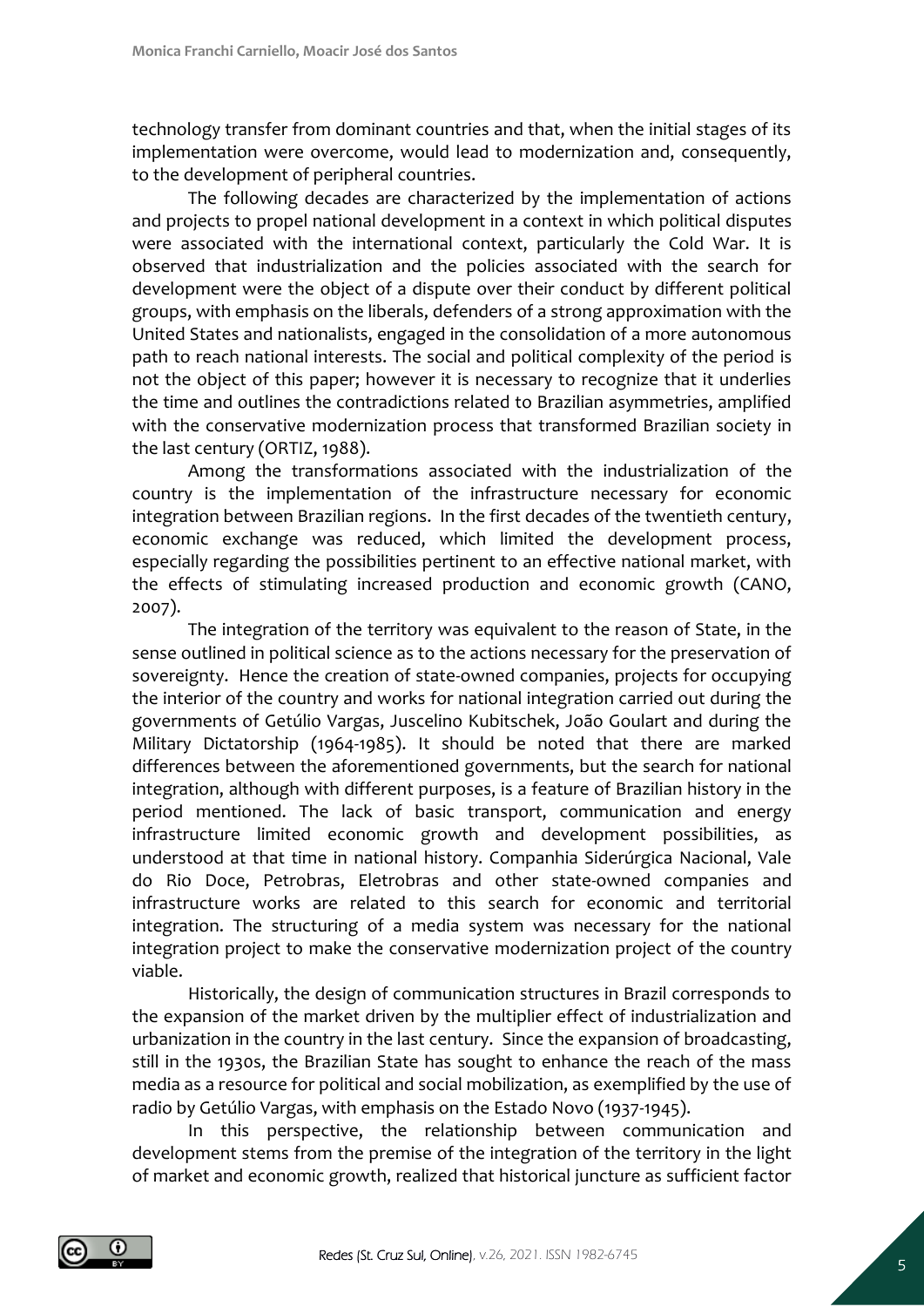to trigger national development. And the turning point of this condition was the drafting of the Brazilian Telecommunications Code (CBT) in 1962. Despite being implemented in the government of João Goulart, CBT was maintained during the Military Dictatorship, as its determinations corresponded to the expectations of private sector businessmen media that supported the coup. During the CBT discussion, the business community articulated with the National Congress to guarantee the overthrow of President João Goulart's vetoes and to ensure that, while the installation of the infrastructure necessary for the expansion of telecommunications would be up to the State, the services made possible by this investment would be under the responsibility of the private sector. It is noteworthy that this division between the public and private sectors also had the participation of the military in its design, involved with studies and proposals for the sector, including subsidizing the CBT (SANTOS, CARNIELLO, 2015).

CBT consolidated the telecommunications model in Brazil by establishing the guidelines of the national communication system, specifically when television in its expansion process consolidated the national market and the integration sought since the 1930s, albeit in a different context. It is noticed the subordination of the communication processes to the determinations of the market, whose articulation involved the public power, with the maintenance of this model in the present and reflexes regarding the design of the communication for the development in Brazil.

The debate on media structure is fruitful, like the media models identified by Hallin and Mancini (2004), who analyze the structures and systems of media in countries, as well as in the approach of the political economy of communication, which highlights the existence of a strong correlation between the movements of globalization of the economy and structural change of communication systems as addressed by Bolaño (1996, p.16). The observation is that the communication model the country, created in a period of conservative modernization, resulted in a concentration of media ownership (LIMA, 2004); in the marketing of communication (MIÈGE, 2009); in the lack of equity in access to the media (CGI, 2020; SECOM, 2016; INSTITUTE FOR THE DEVELOPMENT OF JOURNALISM, 2019), factors that constitute a barrier to development, as currently understood (SEN, 2000; DALLABRIDA , 2020; BARRANQUERO-CARRETERO, SÁEZ-BAEZ, 2015).

The insufficiency of the modernizing conception was demonstrated by the socio-historical process itself, as poverty and the lack of equity between regions were not overcome by the conservative modernization project, which intensified inequality and created new categories of social exclusion, such as margin of the current industrial model. The peripheries of Brazilian metropolises exemplify how accelerated urbanization associates economic and social exclusion by condemning significant portions of the population to metropolitan poverty. These workers provide services necessary for the social and economic reproduction of extracts with higher income while being kept in precarious conditions of housing, work and security (SOUZA, 2012).

This phenomenon, which is not exclusive to Brazil and reproduces with its specificities in 'underdeveloped' countries in Africa, Asia and Latin America, demonstrates the fragility of the Modernizing Theory, and rises new conceptions of development that reveal the relations of unequal forces between the countries, as revealed by Celso Furtado (1983) when addressing the question of center-periphery.

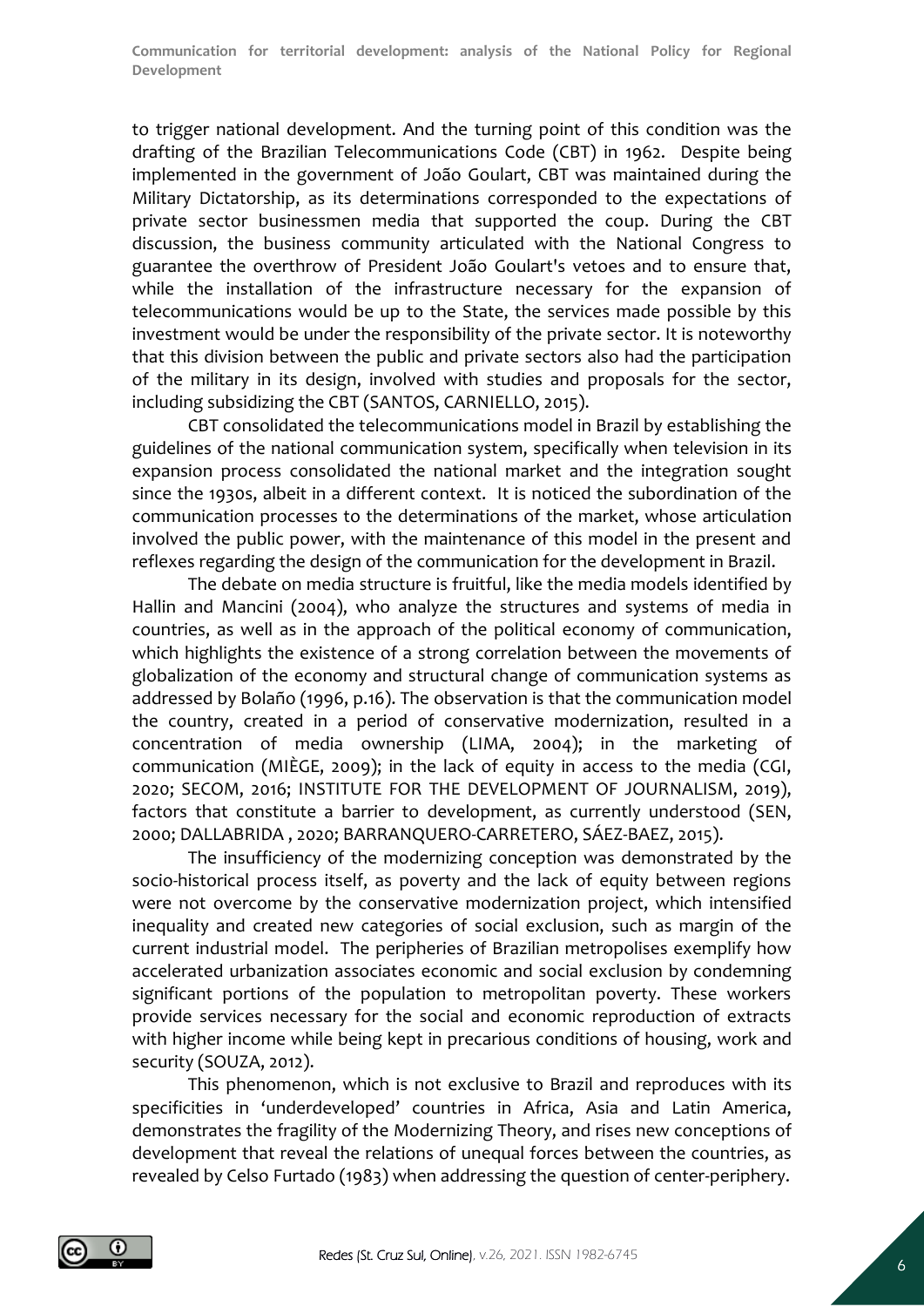To the extent that it is understood that underdevelopment is the manifestation of complex relations of domination-dependency between peoples, and that it tends to self-perpetuate itself in changing forms, attention tended to focus on the study of power systems and their cultural and historical roots (FURTADO, 1983, p.187).

The territorial reflex of conservative modernization in Brazil is manifested in the permanence of intra-regional inequalities and between Brazilian regions, associated with the multiscale and multidimensionalities present in the territories and, simultaneously, linking them to the international dynamics of work. In this scenario, the communication challenge for territorial development implies understanding the theoretical and empirical challenges for public development policies regarding the effects of multiscale and multidimensionalities connected to territorial development observed by Favaretto (2020). Although the author approaches the concepts of multiscale and multidimensionality for territorial development without specifically discussing the role of communication, his considerations indicate how the theoretical perspective of communication for territorial development can increase its density by incorporating instruments that enable critical reflective understanding of modernization theory.

It can be seen that communication, in the modernizing approach, was used as a persuasive resource to generate behavioral changes in cultures originating from disadvantaged countries and regions, which are considered barriers to the development advocated by western northern countries (BARRANQUERO-CARRETERO, SÁEZ- BAEZA, 2015).

The reaction to the deconstruction of this model is reflected in communication when considering local issues and giving visibility to minority social groups, their uses and appropriations of the media and their own communication solutions, which is reflected in the work of Luiz Beltrão (1971; 1980 , 2004) and continued by authors such as Peruzzo (2009). We also highlight the strong influence of the educator Paulo Freire (2006a; 2006b) to strengthen a dialogical, participatory and critical approach to communication in the 1970s, breaking with the supposed passivity of the receiver. According to Gumucio-Dagron (2015), it is about overcoming the vertical thinking that guided international cooperation, a mentality coined in colonial times.

Such approaches highlight the local cultures, give visibility to marginalized groups when creating spaces of expression, which did not exist before, which is fundamental, however they present limits. These limits are in the scalar perspective of development, pointed out by Brandão (2001, p.01), who is attentive to what he called the exaggerated endogeny of the localities, who believe "piously in the capacity of the wills and initiatives of the actors of an entrepreneurial community and solidary, that has self-control of its destiny, and seeks to promote its virtuous local governance". For the author, class relations, hegemonic issues, public action cannot be eliminated from the development debate.

Transposing to C4D, the local and participatory processes are obviously essential, however these are inserted in a macro-structural context that cannot be ignored. In Brazil, the communication structure is concentrated in media conglomerates, setting limits on the possibilities of contributions to territorial

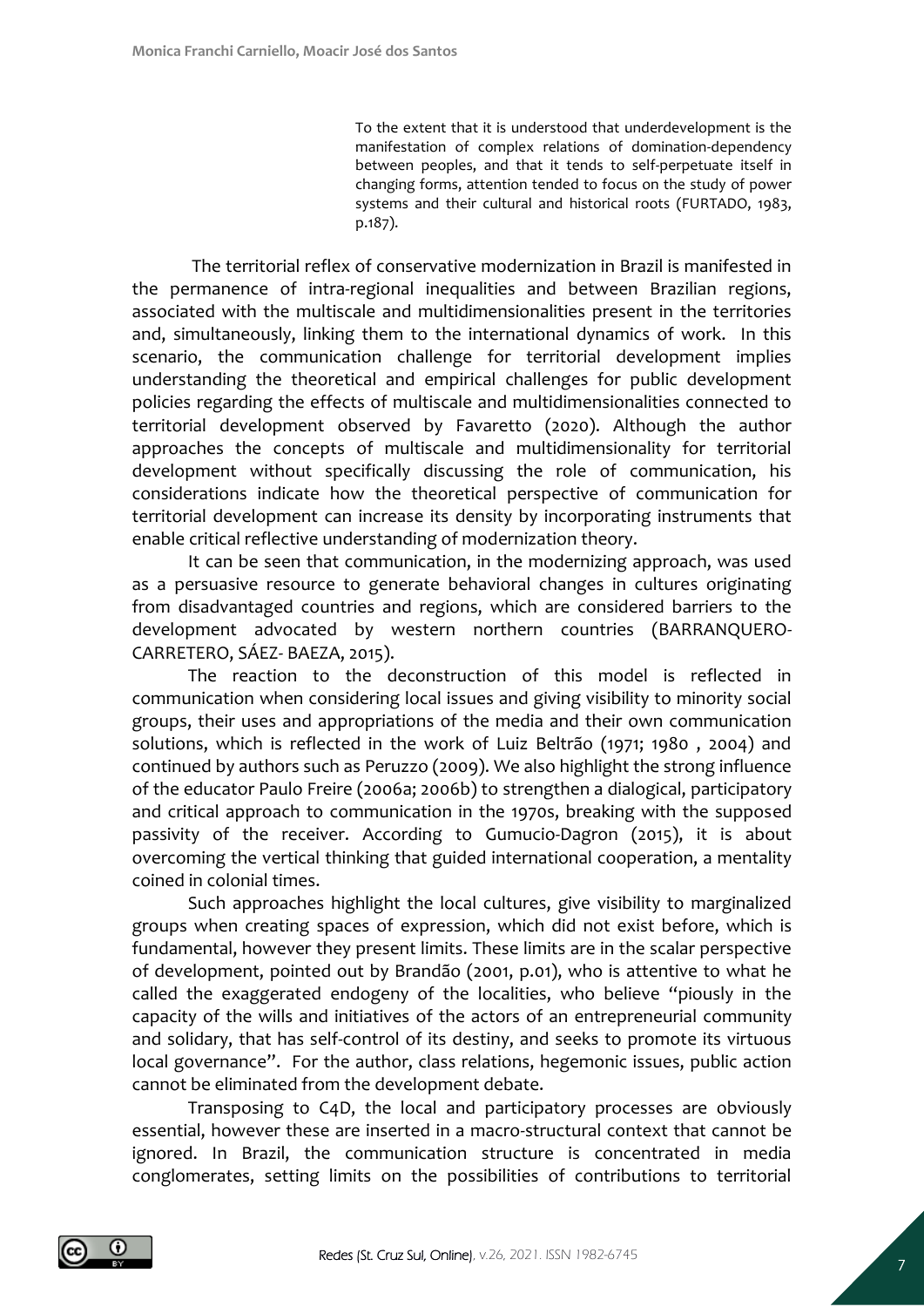development. In fact, the configuration of the national media structure is replicated at local and regional scales. Thus, only local confrontations are insufficient to break the barriers that the current media structure presents for territorial development.

The relevance of the local and participatory development perspective appears in the view of several authors, such as Sachs (1993), when stating that development must be based on the people's ability to think about them, to equip themselves with a project, in the search for a synchronic solidarity with current generations and diachronic solidarity with future generations. Institutions also recognize and adopt the participatory approach to communication, as reflected in the Guide to Communication and Social Mobilization in Coexistence and Citizen Security prepared by the United Nations Development Program - UNDP (2016).

The focus of dialogicity is formatted, a condition identified for social change (BARRANQUERO, 2015), as an opposition to mass communication and as a vector of public debate.

Such approach was fundamental to break with the modernizing perspective and, under no circumstances, the need for participation and social involvement is denied. However, it is warned that, in many cases, localist initiatives may fail to overcome the element characteristic pressure or survival strategy and appropriation of macrovariables that affect localities, and do not necessarily have the strength to be recognized and disseminated as development models that can be appropriated as a new paradigm and overcoming the hegemonic model.

A new development paradigm necessarily involves the action of the State as an articulating agent, since macrostructures are dependent on the formalization and implementation of a country project. The need for a public policy relevant to this purpose has as a challenge the management of institutions regarding the fulfillment of premises related to territorial development, since the State and its resources are the object of dispute by different political groups, historically associated with the international division of labor and, consequently, maintenance of the structures relevant to territorial asymmetries.

In a more recent historical period, the development of information and communication technologies has resulted in a digital communication network model structured, associated to a transformation of the development concept, it brings out a new approach to C4D. The technological development of the means of communication and the structuring of a worldwide computer network, while enhancing human action, made society more complex (SANTOS; CARNIELLO, 2011).

Castells (1999) highlighted the complexity and new dynamics of a society structured in a network, which initially generated expectations for a more democratic environment, an utopian digital democracy (LÈVY, 2002), but which triggered other predatory movements, such as fake news and the phenomenon of post-truth - choice and acceptance of narratives that bring emotional security in an environment of disinformation due to informational excess (D'ANCONA, 2018). It is clear that only the technological increase in the means of communication does not necessarily result in improvements in the processes towards the development of a society. The establishment of illiberal governments in Eastern Europe and governments based on extreme right-wing populism in the USA and Brazil in the last decade are based on the distortion of information and the transition to states where the principles of liberal and social democracy - democracy are supplanted.

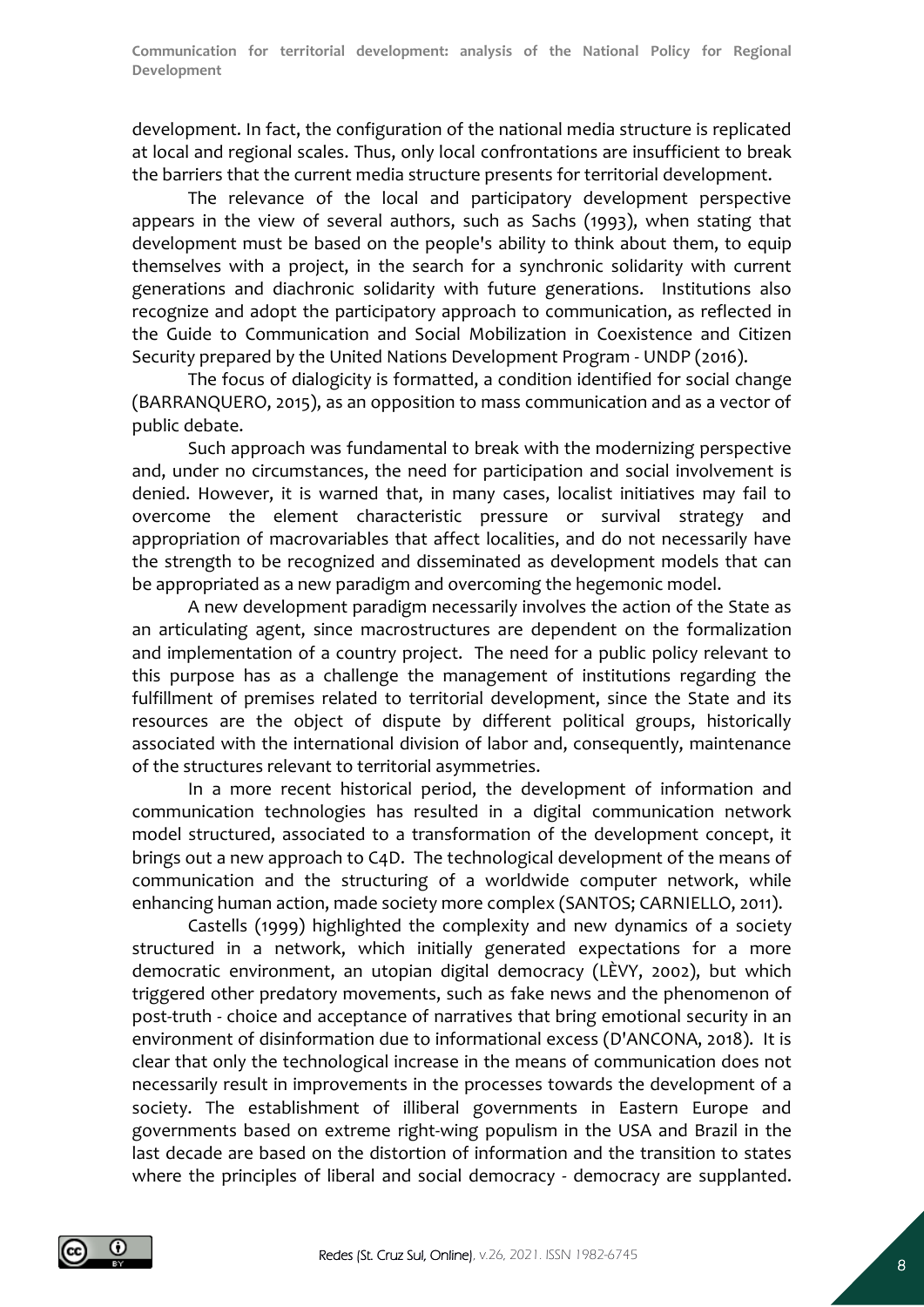This dystopian scenario evidences as communication plays a key role in the political process to outline the process s politicians and potential changes in institutions related to development processes.

From the term Communication for Development (C4D), the term Information and Communication Technologies for development (ICT4D) is derived, as approached by Heeks (2006) and Kleine (2013). "Thinking about the role of information and communication technologies in development challenges us to think about development beyond economic development and about information and communication technologies for development not only in a sectoral way, but also more systemically and transversal" [translation by the authors] (KLEINE, 2013, p. 08).

The author brings the ICT4D debate closer to the capabilities approach of Amartya Sen (2000), by showing that information and communication technologies (ICT) can be part of the process of expanding individuals' freedoms, anchored in the concept of Sen (2000) of development as freedom. Sen (2000) categorizes freedoms into nouns, which refer to elementary capacities as being able to avoid food deprivation, economic resources for a dignified way, as well as political participation, access to information and freedom of expression; and instrumental freedom, which refers to the freedom that people have to live as they wish. The greatest merit of Kleine (2013) in approaching Sen's theory (2000) is in proposing a framework for analyzing the communication conditions of a given social group, in order to verify whether these led to the expansion of freedoms and, therefore, to development.

This development approach clearly departs from the economic vision and highlights social well-being and equal opportunities as the objective of development, an approach that, by privileging the social, relegates the political, economic, cultural dimensions to a second level, as observe Barranquero-Carretero, Sáez-Baez (2015).

The search for well-being has appeared in the development debate, especially in the Latin American scenario, as pointed out by Barranquero-Carretero, Sáez-Baez (2015, p.43) when stating that "the worldview of good living promotes a biocentric and decolonial turn about the notions of communication for development and social change".

The well-being approach demands a significant break with the Westernized concept of development.

> The debate on the crisis of a systemic and civilizing nature suggests reflection on the meaning of Well Living, which is related to quality of life and refers to issues such as spirituality, nature, ways of life and consumption, politics, ethics. In this perspective, there is a need to mature the dialogue on the theme Well Living as an alternative development proposal, when thinking about the relationship between society and nature (ALCANTARA, SAMPAIO, 2017, p. 233).

Apparently utopian, initiatives such as the case of Ecuador are identified, which incorporated the concept as part of its development plan, in which it declares a commitment to change, "which allows the application of a new economic paradigm, the end of which is not it focuses on the material, on the mechanistic and

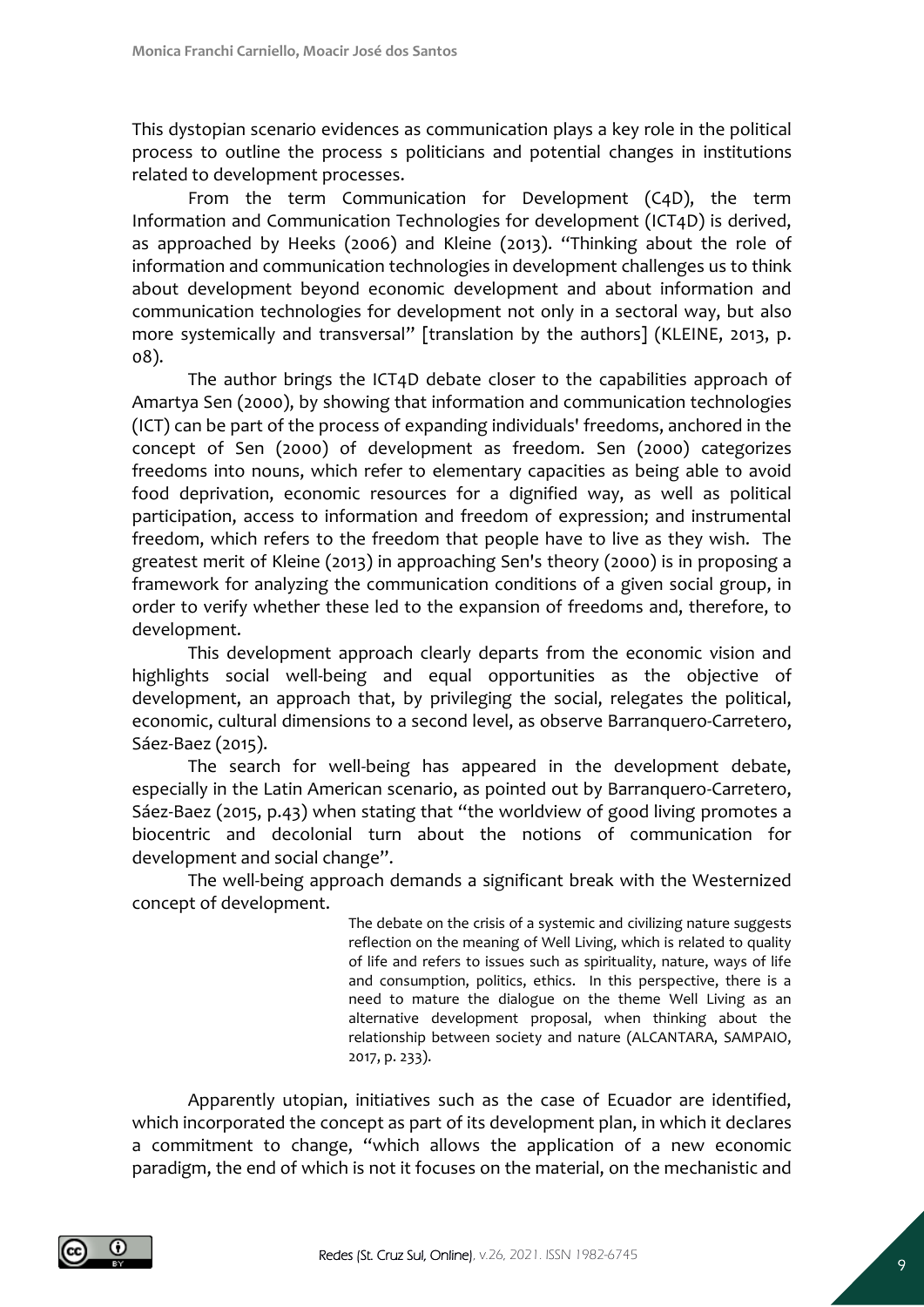endless accumulation of goods, but instead promotes an inclusive, sustainable and democratic economic strategy" (SENPLADES, 2009, p.10).

In the field of communication geography, however, there is an evident approximation between communication and territory. Moreira (2009) shows communication can be a prism of analysis for understanding territorialities. By revealing the forms of use and access of communication systems, it allows mapping the directions of information flows and highlights events that occur in certain spaces of communication. Jansson (2005) states that it is a field of study that seeks to understand how communication produces space and how space produces communication.

Melo (2006) also discussed the territorial issue of the media, even proposing a regional taxonomy from the media perspective, with two major categories "where media networks are formed or peculiar communication flows are configured" (MELO 2006, p. 17). Such an approach is also explored by Adams (2011), who systematizes the relationship between media and space as:

- media in space: it concerns the regional media infrastructure and its flows;
- spaces in the media: emphasize the social space of the media;
- places in the media: they refer to mediatized representations and generated images, going through the relationships of affection generated by the media;
- the media in place: defines the suitability of the media for the specificities of each social space.

Such approaches are fundamental to illuminate the intrinsic relationship between communication and territory. Etges (2005, p.53) identifies the territory as the new development paradigm. For the author, "development, in the territorial perspective, is attentive to the territory as a whole, it understands its dynamics and its diversity", which allows us to infer that communication is part of the multidimensional development process.

The multidimensionality and multiscale character present in the Brazilian regions are intrinsically associated with the asymmetries between the regions and intraregional, resulting from the historical trajectory in the country. Such a scenario implies unequal access to information and the communication structure in the national territory, often severely limiting any possibility of constituting actions related to communication for territorial development. Atlas News search (INSTITUTE FOR THE DEVELOPMENT OF JOURNALISM, 2019) shows the effect of the spatial distribution of the media in the territory, by demonstrating that the unequal distribution creates what has been called deserts the news. The study reveals that 62% of municipalities have no news coverage and 18% of the population does not have access to location reporting.

The scalar perspective pointed out by Brandão (2001) is resumed to show how externalities affect the local area, when questioning aspects about how the local and regional media are configured. Deolindo (2019) makes several questions about regional media that demonstrate the correlation between communication policies in regions and localities, such as: does the media business model in the countryside follow the profile of the mainstream media? Why are local and regional media companies located where they are? What is the relevance of inland media to local and regional communities? In order to answer these questions, it is necessary

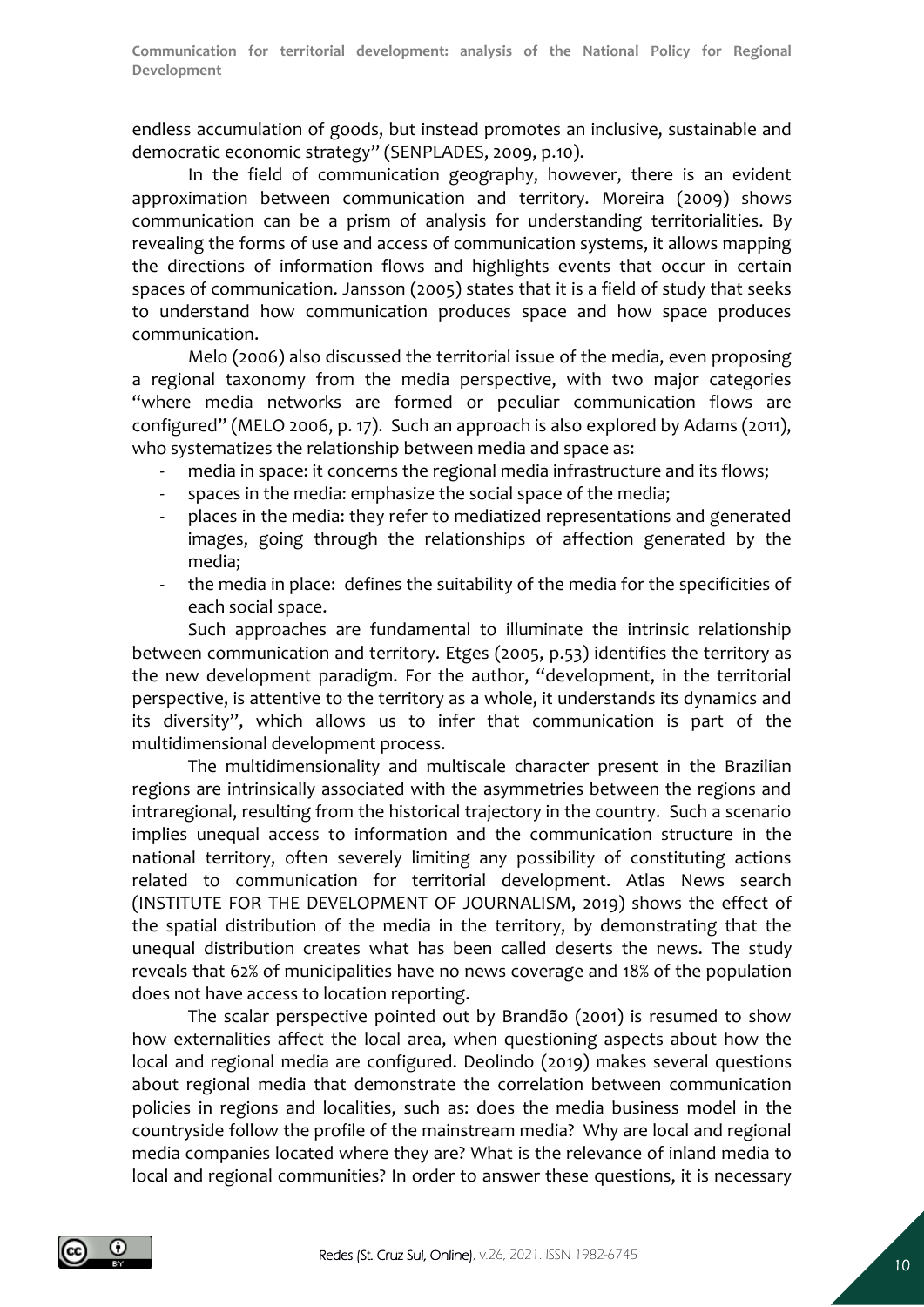to consider the many territorial scales and their interrelationships to affect a development model, whatever it may be.

That said, it is considered essential to understand the development paradigm adopted by the country, since such guidelines will affect directly or indirectly in the other scales of the territory. In the following section, the path of analysis carried out in this investigation is presented, focused on understanding whether and how the National Policy for Regional Development contemplates communication as a constitutive element of development.

## **3 Method**

The research is characterized as exploratory, with a qualitative approach and with documentary design. Documentary analysis, much more than locating, identifying, organizing texts, sound and image, works as an effective device to contextualize facts, situations, moments (MOREIRA, 2005, p. 276).

As an object of analysis, Decree No. 9,810, May 30- 2019, which established the National Policy for Regional Development (BRAZIL, 2019) was delimited. It should be noted that the PNDR is a guiding document that reveals the concept of development adopted as a paradigm of the federal government.

The procedure to achieve the research objective, which consists of analyzing the role of communication in the National Policy for Regional Development (PNDR) in force, sanctioned on May 30, 2019, followed the this path:

a. global reading of the document to define the analysis parameters;

b. definition of the following parameters:

- identification of the guiding principles of the concept of development;
- identification of the sectoral axes of intervention of PNDR;
- composition of the PNDR Executive Committee;
- analysis of the PNDR principles;
- analysis of the objectives of the PNDR;
- analysis of PNDR strategies.

c. identification of the role of communication in the defined analysis parameters.

The research did not intend to verify the implementation or effectiveness of the PNDR, since the focus was limited to the conceptual conception of development adopted in the document, as well as the identification of the understanding of communication as a constitutive element of a development policy.

## **4 Communication approach in the National Regional Development Policy**

When analyzing the National Policy for Regional Development, it was identified that the concept of development adopted in the document, despite indicating the focus on the quality of life of the population, demonstrates a focus centered on the economy, by stating that the reduction of economic and social inequalities would result in economic growth, this associated with the quality of life of the population. The "purpose is to reduce economic and social inequalities, intra and interregional, through the creation of development opportunities that result in

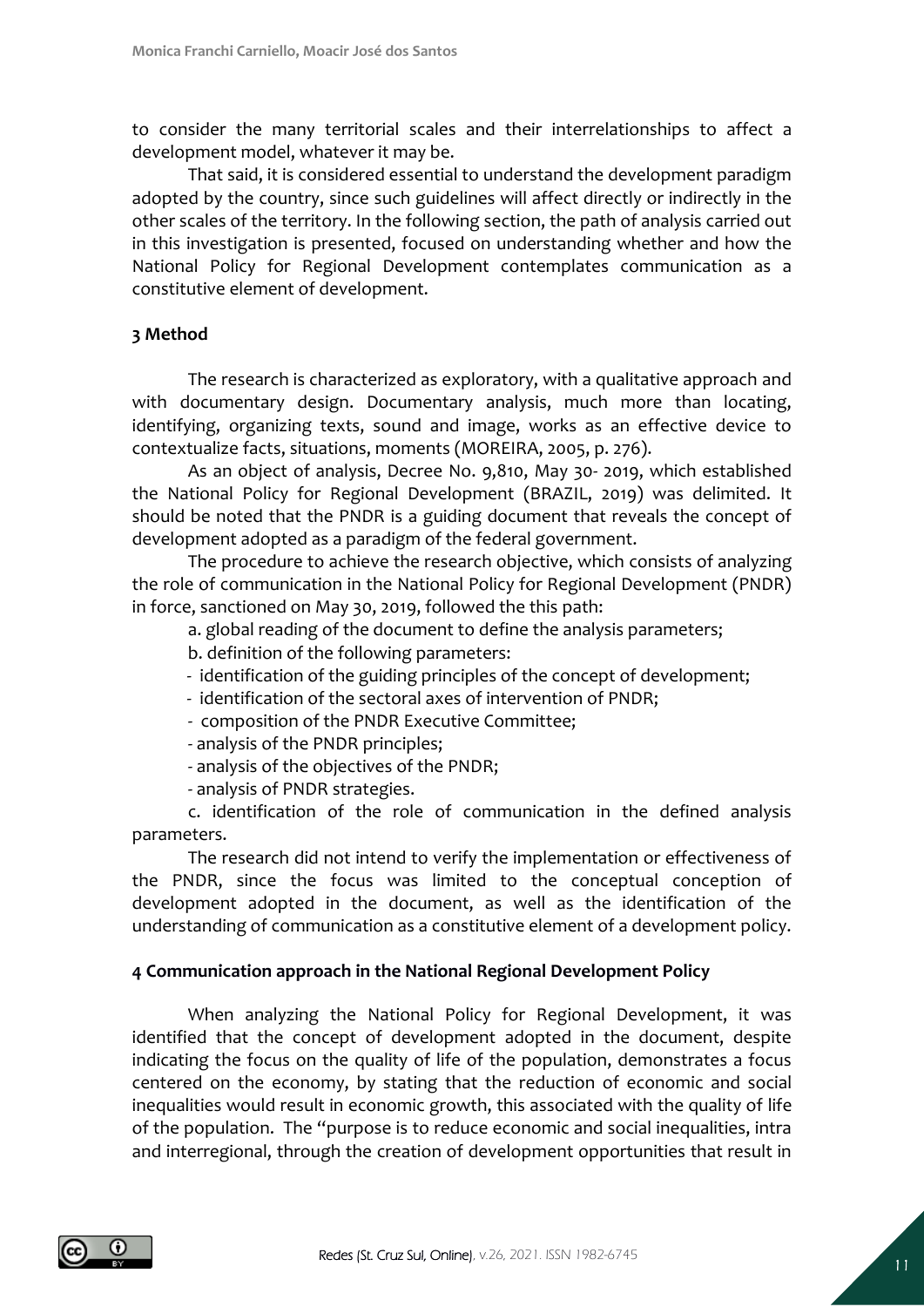economic growth, income generation and improvement of the population's quality of life" (BRASIL, 2019, unpaged).

Economic growth does not necessarily result in the quality of life of the population. According to Vieira and Santos (2012, p.364),

> the assessment of regional economic development indicators regarding the satisfaction of basic material and immaterial needs cannot be based only on the income of individuals, but on other sources, as material conditions are important, but not exclusive. The well-being of individuals does not depend exclusively on the possession of material goods, but on accessibility to the means that allow the full development of personal potential and also of the community.

There is a trace of the perspective of the modernizer, with an emphasis on economic growth, hybridized with the search to increase the quality of life of the population through the elimination of economic and social barriers, which can be approached from the Sen's perspective (2000).

To encourage discussion, the example of Ecuador is presented, whose development policy focuses on the concept of good living (SENPLADES, 2009), previously discussed, just to show that the concepts that guide the development of a country may have distinct conceptual axes.

In the PNDR, a territorial approach is also observed, defining as one of the guiding principles the 'multi-scale performance in the national territory', as well as 'recognition and appreciation of the environmental, social, cultural and economic diversity of the region', which reveals a multidimensional approach to the territory.

The PNDR defines as sectors of intervention:

I - productive development;

II - science, technology and innovation;

III - education and professional qualification;

IV - economic and urban infrastructure;

V - social development and access to essential public services; and

VI - strengthening of the governmental capacities of federative entities.

Communication is noted as missing from the focus of intervention of PNDR. Now, if, as explained above, the Brazilian telecommunications structure was developed under the concept of conservative modernization and presents barriers to development, as it concentrates the ownership of media companies; adopt the commercial model articulated with the neoliberal model; to have uneven distribution and coverage in the territory, then the restructuring of the media system would be necessary to converge with the well-being of the population.

The word communication is not mentioned in the PNDR, which reveals that it is not understood as an axis of development. Changing the media structure would be to deconstruct one of the ways of conquering and maintaining power, in a context in which media communication has become a central element of electoral processes, focusing on narratives without necessarily having a link with the facts, as shown by D´Ancona (2018) when addressing the concept of post-truth.

In a deduction effort, at most Communication could be included in item IV economic and urban infrastructure, which represents a utilitarian view.

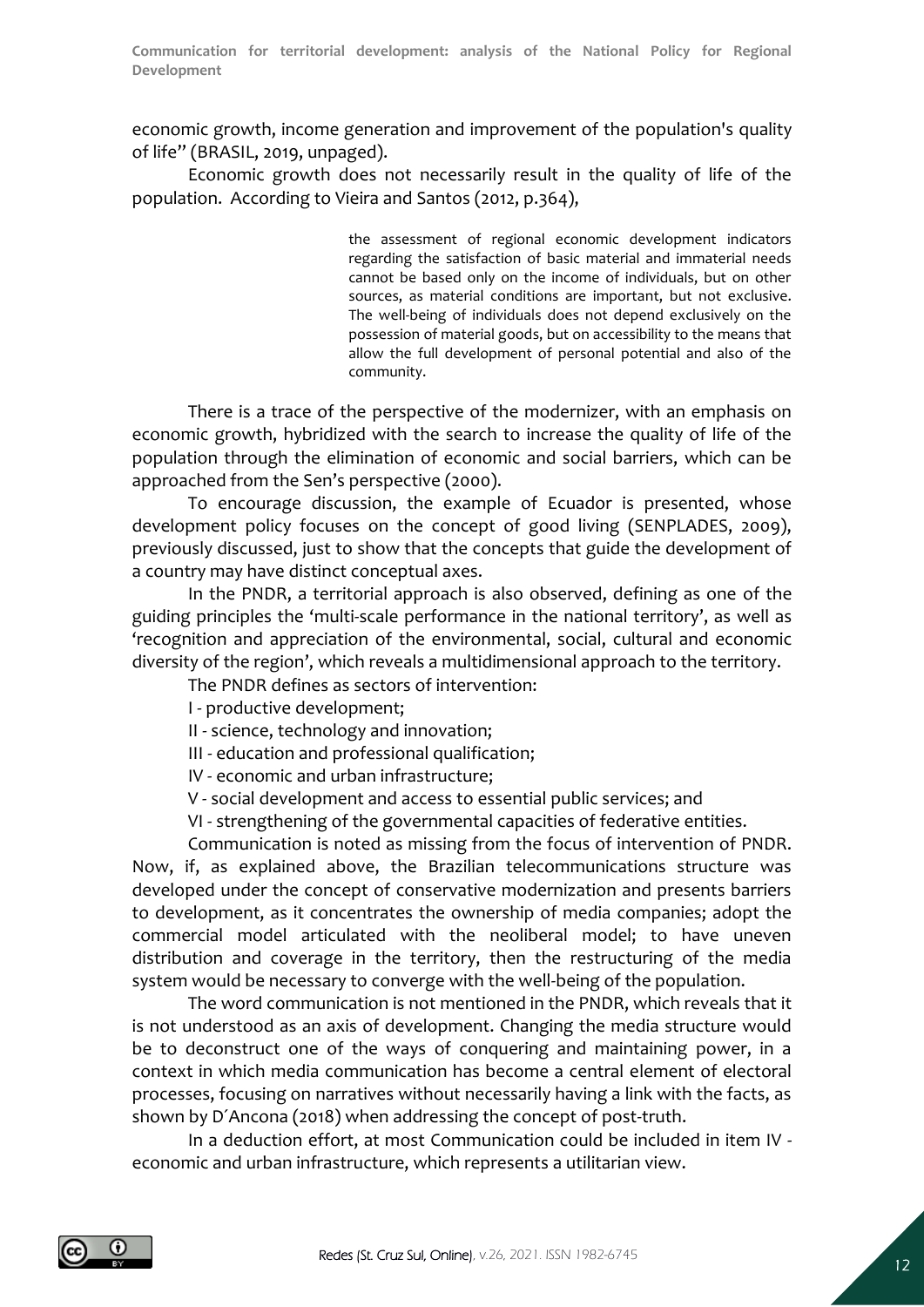By not considering communication as a priority axis, the then Ministry of Science, Technology, Innovation and Communications (MCTIC) was not considered in the document as the Executive Committee of the Chamber of Policies for National Integration and Regional Development.

As for the PNDR principles, communication is intrinsically related to principle I - transparency and social participation. The perspective is instrumental, as for transparency, in the sense of publicizing information of public interest. Even though access to information is a right and a condition for development, as pointed out by Sen (2000), there is still a functionalist character of communication as dissemination, and not as a constitutive axis of a territory. The social participation approach is related to the dialogical phase of C4D.

Regarding the objectives of the PNDR, there is no mention of any aspect directly related to communication. However, when defining the objective "II consolidate a polycentric network of cities, in support of the deconcentration and internalization of regional and country development, in order to consider the specificities of each region" (BRASIL, 2019) it is understood that Communication would play a fundamental role in achieving this objective, as it is an element of territoriality. "Circulation and communication networks contribute to model the spatio-temporal framework that surrounds the territory. These networks are inseparable from the modes of production in which they ensure mobility" (RAFFESTIN, 1993, p. 204).

Finally, the analysis of strategies of the PNDR indicates the failure to present Communication as a present element for the viability and implementation of the PNDR. In summary, it is noted that communication does not appear as a constituent element of the PNDR in a direct or strategic way. It is important to emphasize that the presence of communication as a component of the development of the territory is something far beyond the role of dissemination that is attributed to communication, when included in the plans, as pointed out by PANOS LONDON (2007, p.4), when verifying that

> most politicians, businessmen and all those who work in any kind of collective enterprise recognizes intuitively that effective communication is critical to their success. However, it is often forgotten the development, analysis, project development and policy formulation [translation by the authors].

As evidenced by Barranquero-Carretero, Sáez-Baez (2015), this perspective must overcome the idea of communication as a tool to achieve development. The demand is that communication is understood as one of the constituent parts of the territory and, therefore, contemplated in multidimensional view of the territory.

## **5 Final considerations**

The objective was to analyze the role of communication in the current National Policy for Regional Development (PNDR). The premise underlying research is the strategic condition of communication to foster territorial development through the perspective of criticizing its use and merely informative incorporation in public policies.

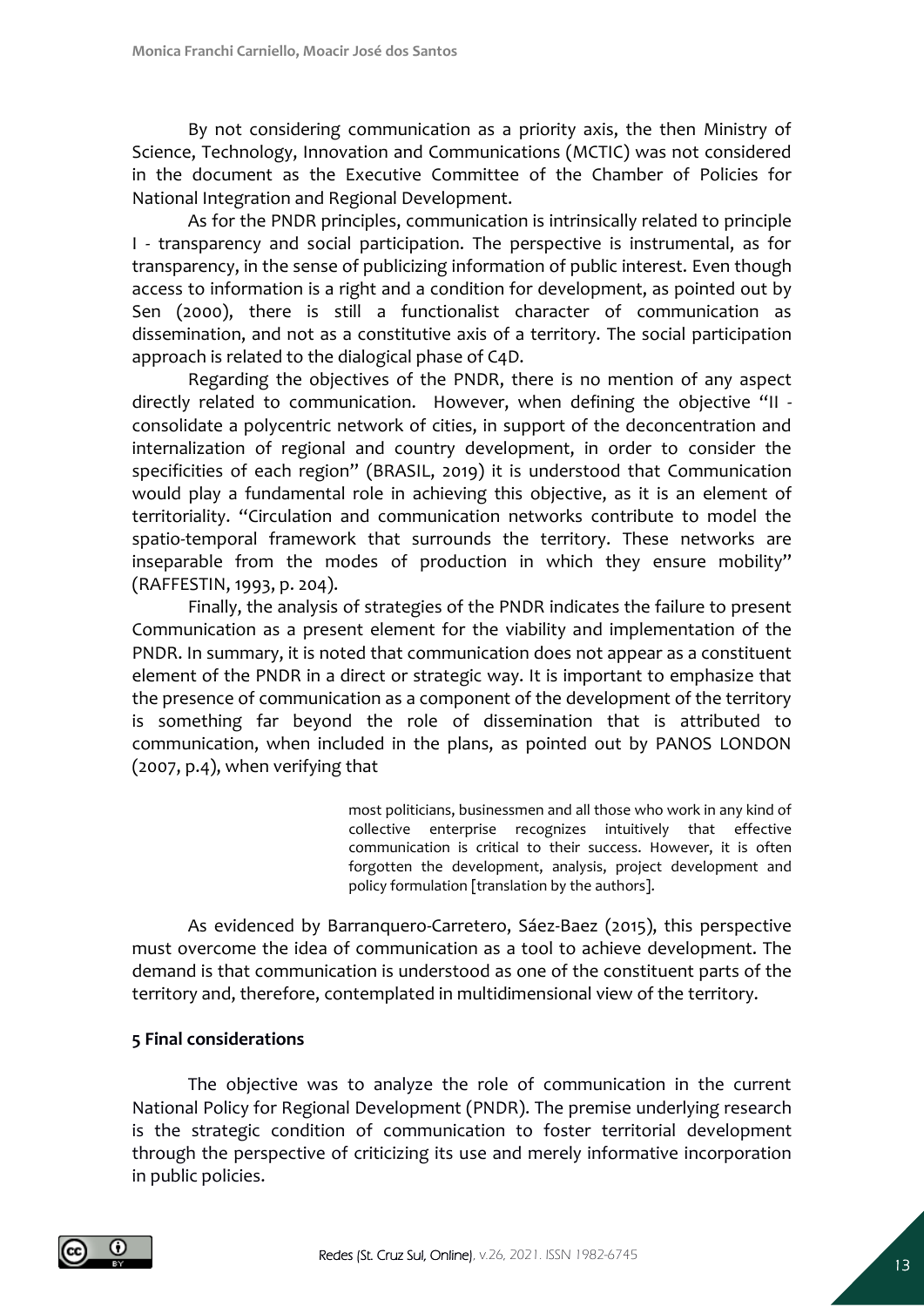It is noted that the concentration of ownership of media companies results from the sector's historical trajectory in Brazil and from its strategic action to ensure the effectiveness of the conservative modernization process of the country. Thus, the role of communication in structuring political and economic relations is strategic, including the maintenance of social asymmetries by reinforcing the naturalization of the class structure, the socioeconomic abyss present in the country and regional differences.

Such a position in the conservative modernization process permeates the historicity of communication in Brazil and, simultaneously, indicates the possibility of making it an asset with contributions to territorial development in the country, as long as it is incorporated into public policies from a strategic and not merely informative perspective.

The first step in making communication effective in one of the vectors for territorial development is associated with the necessary recognition in the PNDR. However, the analysis of the PNDR and its fundamental components indicates the disregard of communication as a strategy for territorial integration and enhancement of actions appropriate to the multi-scale and multidimensionality present in the territories. The continuity in the current PNDR of a fractal and utilitarian conception of communication is denoted, which contributes to the permanence of the communication structure present in the country as a support for conservative modernization, which remains as the defining axis of the integration of Brazil to globalization and the current conditions of the international division of labor.

Thus, the inference of Communication as a tool for transparency and social participation in reading the PNDR is fragile, as it is far from the historical condition of the sector in the country. This scenario explains why Communication is not a priority axis for public development policies, converging to the maintenance of a media structure with unfavorable characteristics for development processes.

## **REFERENCES**

ALCANTARA, Liliane Cristine Schlemer; SAMPAIO, Carlos Alberto Cioce. Bem Viver como paradigma de desenvolvimento: utopia ou alternativa possível? Vol. 40, abril 2017. Desenvolv. Meio Ambiente, v. 40, p. 231-251, abril 2017. DOI: 10.5380/dma.v40i0.48566 Acesso em: 29 ago. 2020.

BARRANQUERO-CARRETERO, A. SÁEZ-BAEZA. Comunicación y buen Vivir. La crítica descolonial y ecológica a la comunicación para el desarrollo y el cambio social. **Palabra Clave**, v. 18, n.1, p. 41-82. DOI: 10.5294/pacla. 2015.

BARRANQUERO, A. Conceptos, instrumentos, desafíos de la educomunicación para el cambio social. R**evista Científica de Comunicación y Educación**; v. 15, n. 29, p. 115- 120, 2007.

BELTRÃO, Luiz. **Comunicação e folclore**: um estudo dos agentes e dos meios populares de informação de fatos e expressão de idéias. São Paulo: Melhoramentos, 1971.

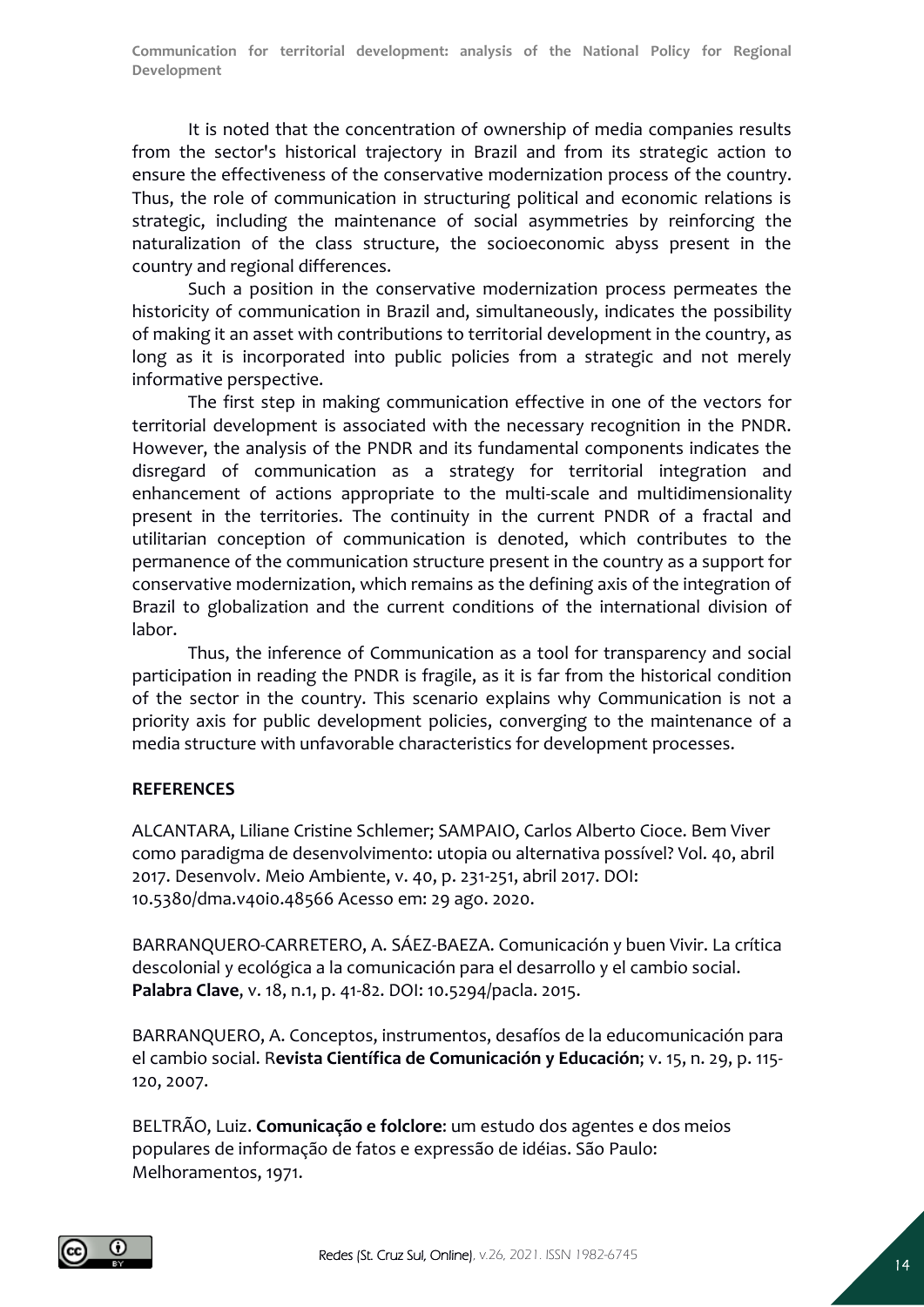BELTRÃO, Luiz. **Folkcomunicação:** a comunicação dos marginalizados. São Paulo: Cortez, 1980.

BELTRÃO, Luiz. **Folkcomunicação:** teoria e metodologia. São Bernardo do Campo: UMESP, 2004.

BOLAÑO, César Ricardo Siqueira. Economia política, globalização e comunicação. **Novos Rumos.** n. 25 (11): (1996), pp. 15,23). DOI: https://doi.org/10.36311/0102- 5864.11.v0n25.2047 Acesso em: 28 ago. 2020.

BRASIL. **Decreto Nº 9.810, de 30 de maio de 2019**.Institui a Política Nacional de Desenvolvimento Regional. 2019. Disponível em: http://www.planalto.gov.br/ccivil\_03/\_ato2019-2022/2019/decreto/D9810.htm Acesso em: 28 ago. 2020.

CASTELLS, Manuel. **A sociedade em rede**. São Paulo: Paz e Terra, 1999.

CIDADE, Lucia C.F.; VARGAS, Gloria M.;JATOBÁ, Sergio U. Regime de acumulação e configuração do território no Brasil. **Cadernos Metrópole**, São Paulo, 20 p.13-35, 2º sem. 2008. Disponível em

http://revistas.pucsp.br/index.php/metropole/paper/view/8634 Acesso em: 28 ago. 2020.

COMISSÃO MUNDIAL SOBRE MEIO AMBIENTE E DESENVOLVIMENTO. **Nosso Futuro Comum**. 2 ed. Rio de Janeiro: Editora da Fundação Getúlio Vargas, 1991. Seguir as normas da ABNT para referências.

CANO, Wilson. **Desequilíbrios regionais e concentração industrial no Brasil** (1930- 1970). 3ª ed. São Paulo: Editora UNESP, 2007.

CGI. **Comitê Gestor da Internet no Brasil.** Disponível em: < www.cgi.br>Acesso em 19 dez. 2019.

DALLABRIDA, Valdir Roque. Território e governança territorial, patrimônio e desenvolvimento territorial: estrutura, processo, forma e função na dinâmica territorial do desenvolvimento. **Revista Brasileira de Gestão e Desenvolvimento Regional**, [S.l.], v. 16, n. 2, maio 2020. ISSN 1809-239X. Disponível em: <https://www.rbgdr.net/revista/index.php/rbgdr/paper/view/5395>. Acesso em: 28 ago. 2020.

D'ANCONA, Mathew. **Pós-verdade**. Barueri: Faro editorial, 2018.

DEOLINDO, Jaqueline. **O negócio da mídia no interior**. Curitiba: Appris, 2009.

ETGES, Virginia Elisabeta. Desenvolvimento regional sustentável: o território como paradigma. **Redes,** Santa Cruz do Sul, v. 10, n. 3, p. 47-55, set. 2017. ISSN 1982-6745.

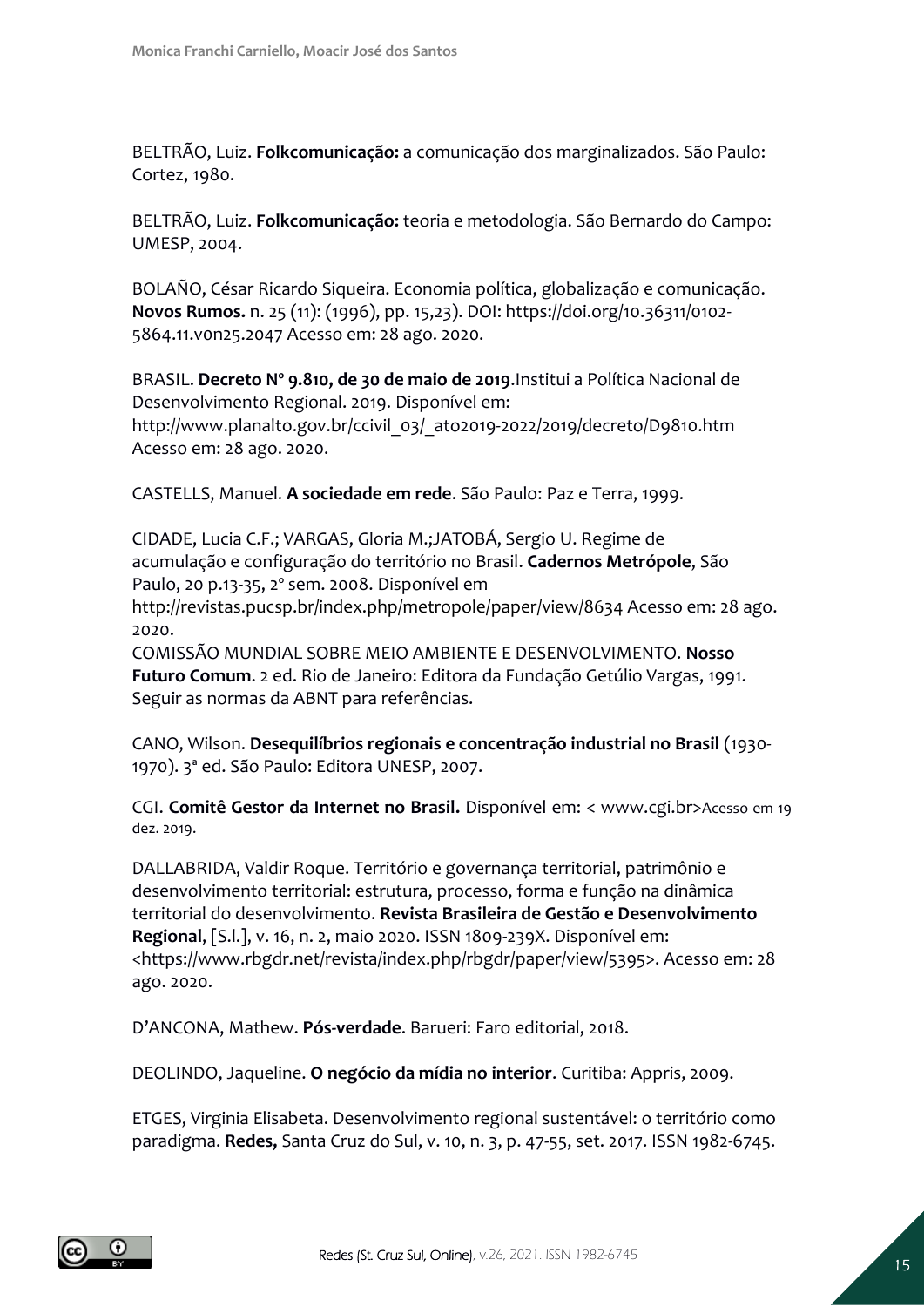Disponível em: <https://online.unisc.br/seer/index.php/redes/paper/view/11050>. Acesso em: 28 ago. 2020. doi[:https://doi.org/10.17058/redes.v10i3.11050.](https://doi.org/10.17058/redes.v10i3.11050)

FAVARETTO, Arílson. Multiescalaridade e multidimensionalidade nas políticas e nos processos de desenvolvimento territorial - acelerar a transição de paradigmas. In: SILVEIRA, Rogério de Leandro Lima da; DEPONTI, Cidonea Machado. Desenvolvimento regional: processos, políticas e transformações territoriais. São Carlos: Pedro & João Editores, 2020. 350p.

FREIRE, Paulo. **Extensão ou comunicação**? São Paulo: Paz e Terra, 2006a.

FREIRE, Paulo. **Pedagogia do Oprimido**. São Paulo: Paz e Terra, 2006b.

FURTADO, Celso. T**eoria e Política do Desenvolvimento Econômico**. São Paulo: Abril Cultural, 1983.

GUMUCIO-DAGRON, Alfonso. Vertical minds versus horizontal cultures: an overview of participatory process and experiences. In: SERVAES, Jan.**Communication for Development and Social Change**. New Delhi: SAGE, 2007.

HALLIN, D. C. E MANCINI P. **Comparing Media Systems**. Three Models of Media and Politics. Cambridge, New York: Cambridge University Press, 2004.

HEEKS, Richard. Theorizing ICT4D Research. **The Massachusetts Institute of Technology Information Technologies and International Development**. Volume 3, Number 3, Spring 2006, 1–4.

INSTITUTO PARA O DESENVOLVIMENTO DO JORNALISMO. **Atlas da notícia**. 2019. Disponível em:< https://www.atlas.jor.br/> Acesso em: 19 dez.2019.

JANSSON, A. For a geography os communication. **ACSIS**, Sweden, jun. 2005. Disponível em: <http://www.mkv.kau.se/andrejansson/index-filer/Page382.htm> Acesso em: 27 dez 2008.

KLEINE, Dorothea. **Technologies of Choice¬?** ICTs, development, and the capabilities approach. Cambridge/ London: MIT Press, 2013.

LÉVY, Pierre. **Ciberdemocracia.** Lisboa: Editora Instituto Piagel, 2002.

LIMA, Venâncio. Sete teses sobre mídia e política no Brasil. **Revista USP**, São Paulo, n.61, p. 48-57, março/maio 2004. Disponível em: https://www.revistas.usp.br/revusp/paper/download/13317/15135 Acesso em: 28 ago. 2020.

MELO, José Marques de. Por um conceito midiático de região. In: MELO, José Marques de; SOUSA, Cidoval Moraes de; GOBBI, Maria Cristina. **Regionalização** 

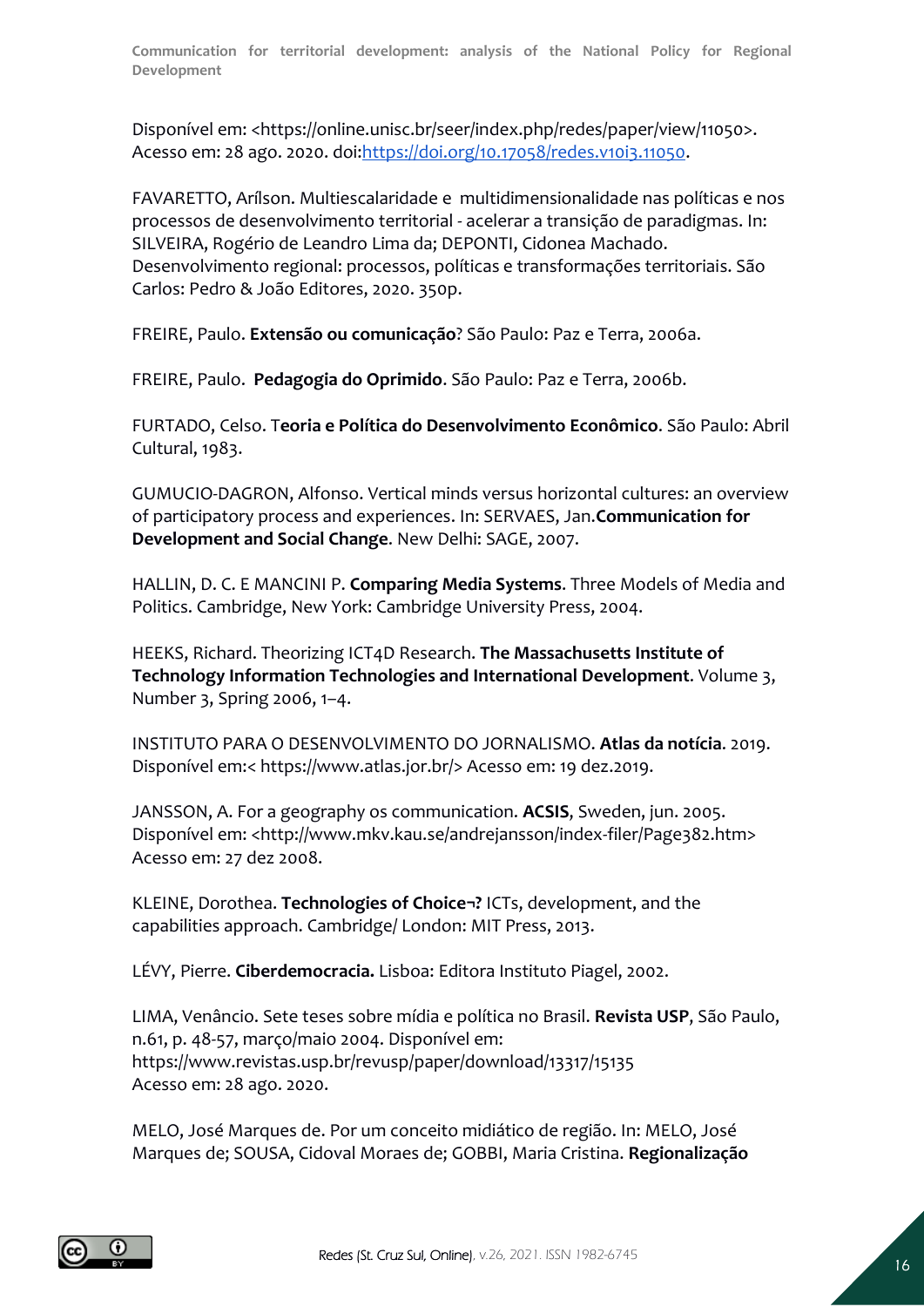**midiática:** estudos sobre comunicação e desenvolvimento regional. Rio de Janeiro: Sotese, 2006.

MOREIRA, Sonia Virgínia. Análise documental como método e técnica. In: DUARTE, Jorge; BARROS, Antonio (Org.). **Métodos e técnicas de pesquisa em comunicação**. São Paulo: Atlas, 2005.

ORGANIZAÇÃO DAS NAÇÕES UNIDAS (ONU).**Programa das Nações Unidas para o Desenvolvimento (PNUD).** Relatório sobre o Desenvolvimento Humano: Liberdade cultural num mundo diversificado. Lisboa, Portugal, 2004. Tradução: José Freitas e Silva.Disponível em http://www.hdr.undp.org/en/media/hdr04\_po\_chapter\_2.pdf. Acesso em: 28 ago. 2020.

ORTIZ, Renato. **A moderna tradição brasileira.** 2 ed. São Paulo: Editora Brasiliense, 1988.

PERUZZO, Cicilia M. Krohling. Conceitos de comunicação popular, alternativa e comunitária revisitados e as reelaborações no setor. **ECO-Pós,** v.12, n.2, maio-agosto 2009, p.46-61. Disponível em:

https://www.researchgate.net/publication/41805592 Conceitos de comunicacao p opular alternativa e comunitaria revisitados Reelaboracoes no setorAcesso em: 29 ago. 2020.

PNUD. **Guia de comunicação e mobilização social em convivência e segurança cidadã.** 2ed. Brasília: PNUD, Conviva, 2016

RAFFESTIN, C. **Por uma geografia do poder.** São Paulo: Ática, 1993.

REIS, Clóvis; HOSTIN, Regina. Comunicação para o desenvolvimento: o percurso teórico-metodológico das abordagens clássicas aos enfoques contemporâneos. **Revista Brasileira de Gestão e Desenvolvimento Regional,** [S.l.], v. 15, n. 4, jul, jul. 2019. ISSN 1809-239X. Disponível em:

<https://www.rbgdr.net/revista/index.php/rbgdr/paper/view/4837/794>. Acesso em: 28 ago. 2020.

SACHS, Ignacy. Desenvolvimento: um conceito interdisciplinar por excelência. **Revista Tempo Brasileiro**. Nº. 113, abril-junho, 1993.

SANTOS, Moacir José dos; CARNIELLO, Monica Franchi. O desenvolvimento do Sistema Nacional de Telecomunicações (1961-1967): a produção das condições técnicas necessárias à expansão do mercado publicitário no Brasil. **Acervo on-line Mídia Regional**. 2014. Disponível em: < http://www.revistas.univerciencia.org/index.php/midiaregional/ paper/view/8896/8043>. Acesso em: 10 mar. 2015

SCHRAMM, W. **Comunicação de massa e desenvolvimento**. Rio de Janeiro: Bloch, 1970.

SECOM. **Pesquisa brasileira de mídia 2016** - hábitos de consumo de mídia pela população brasileira. 2016. Disponível em: Acesso em: 03 jul. 2019.